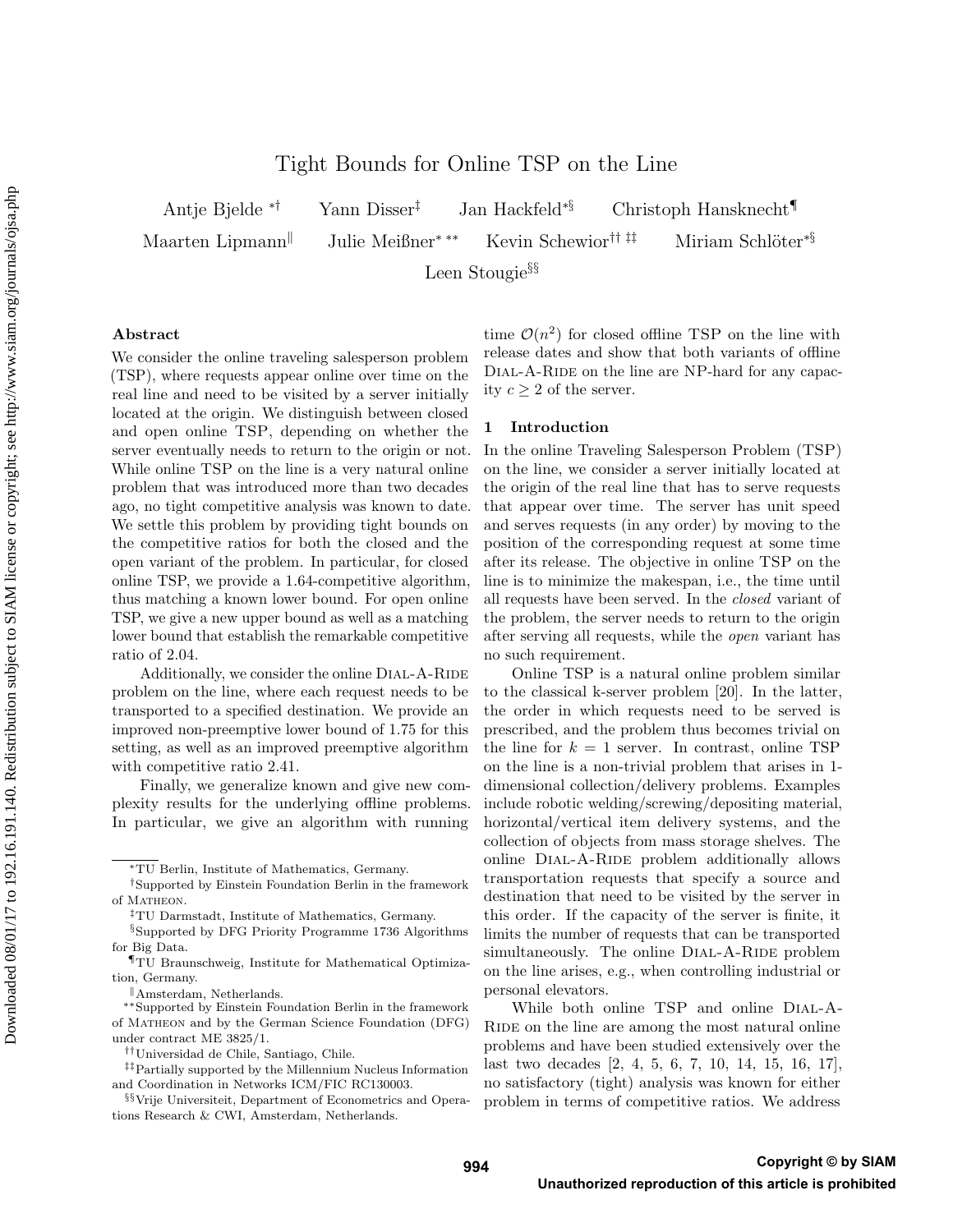this shortcoming for TSP on the line by providing a tight upper bound for the closed variant, as well as tight bounds for the open variant. We emphasize that our results for the open and closed variant of the problem are independent and require substantially different approaches. Aside from our results for online TSP, we narrow the gaps for online DIAL-A-RIDE on the line by giving improved bounds. In addition to online results, we study the computational complexity of the underlying offline problems.

### 1.1 Our results

We have the following results<sup>1</sup> (cf. Tables 1 and 2):

Tight bounds for online TSP on the line. Our main results are best-possible online algorithms for both the open and closed variant of online TSP on the line, as well as a new (tight) lower bound for the open variant. Our algorithm for the closed variant has open variant. Our aigorithm for the closed variant has<br>a competitive ratio of  $(9 + \sqrt{17})/8 \approx 1.64$ , matching a lower bound of Ausiello et al. [6] and improving on their 1.75-competitive algorithm. For open TSP on the line, we give a lower bound of 2.04 on the competitive ratio, which is the first bound strictly greater than 2. We also provide an optimal online algorithm matching this bound and improving on the 2.33-competitive algorithm by Ausiello et al. [6]. Our results settle online TSP on the line from the perspective of competitive analysis.

Improved bounds for online Dial-A-Ride on the line. Our lower bounds for online TSP on the line immediately apply to preemptive and nonpreemptive online DIAL-A-RIDE on the line. In particular, our lower bound of 2.04 is the first bound greater than 2 for the open variant of the problem. Additionally, we provide a simple preemptive 2.41-competitive algorithm, which improves a (non-preemptive) 3.41 competitive algorithm by Krumke [15]. For the closed DIAL-A-RIDE variant, the lower bound of 1.64 by Ausiello et al. [6] was improved for one server with unit capacity without preemption to 1.71 by Ascheuer et al. [2]. We improve this bound further to 1.75 for any finite capacity  $c \geq 1$ . The best known algorithm for closed DIAL-A-RIDE on the line for finite capacity  $c \geq 1$  is 2-competitive and was given by Ascheuer et al. [2].

New offline complexity results. Regarding offline TSP on the line with release times, Psaraftis et al. [21] showed a dynamic program that solves the open variant in quadratic time. We refute their claim that all optimal closed tours have a very simple structure with a counterexample, and we adapt their algorithm to find an optimal closed tour in quadratic time. For the non-preemptive offline Dial-A-RIDE problem on the line, results have previously been obtained for the closed variant without release times. For capacity  $c = 1$  Gilmore and Gomory [12] and Atallah and Kosaraju [3] gave polynomial time algorithms, and Guan [13] proved hardness for the case  $c = 2$ . We show that both the open and closed variant of the problem are NP-hard for *any* capacity  $c \geq 2$ . Additionally, we show that the case with release times and any  $c \geq 1$  is NP-hard. The complexity of offline DIAL-A-RIDE on the line with unbounded capacity remains open.

## 1.2 Further related work

For the online TSP problem in general metric spaces, Ausiello et al. [6] show a lower bound of 2 on the competitive ratio for the open version and a 1.64 lower bound for the closed version, both bounds being achieved on the real line. For the open online TSP, they present a 2.5-competitive algorithm, and for the closed version they give a 2-competitive algorithm. Jaillet and Wagner [14] give 2-competitive algorithms for the closed version that can additionally deal with precedence constraints or multiple servers. Blom et al. [7] consider the closed online TSP problem on the non-negative part of the real line and present a best possible algorithm with competitive ratio 1.5. They also study a "fair" setting where the optimum does not travel outside the convex hull of the known requests, and they derive an algorithm for the real half-line with a better competitive ratio of 1.28 for this setting. Krumke et al. [17] show that there cannot be a competitive algorithm for open online TSP with the objective of minimizing the maximum flow time instead of minimizing the makespan. For the real line they define a fair setting and give a competitive algorithm for it.

The online repairperson problem is the open online TSP problem with the objective of minimizing the weighted sum of completion times. Feuerstein and Stougie [10] show a lower bound of 5.83 on the bestpossible competitive ratio for this problem and provide a 9-competitive algorithm for the real line. Krumke et al. [16] give a best-possible online algorithm with competitive ratio 5.83 for general metric spaces.

For the the closed online DIAL-A-RIDE problem without preemption, Feuerstein and Stougie [10] show a lower bound of 2 for the competitive ratio in general, and present an algorithm with a best-possible competitive ratio of 2 for the case that the server has infinite capacity. Ascheuer et al. [2] analyze

<sup>1</sup>Parts of our results were already claimed in [19], but mostly with weaker bounds and without a conclusive proof. Nevertheless, some of our ideas are inspired by the approaches described in [19].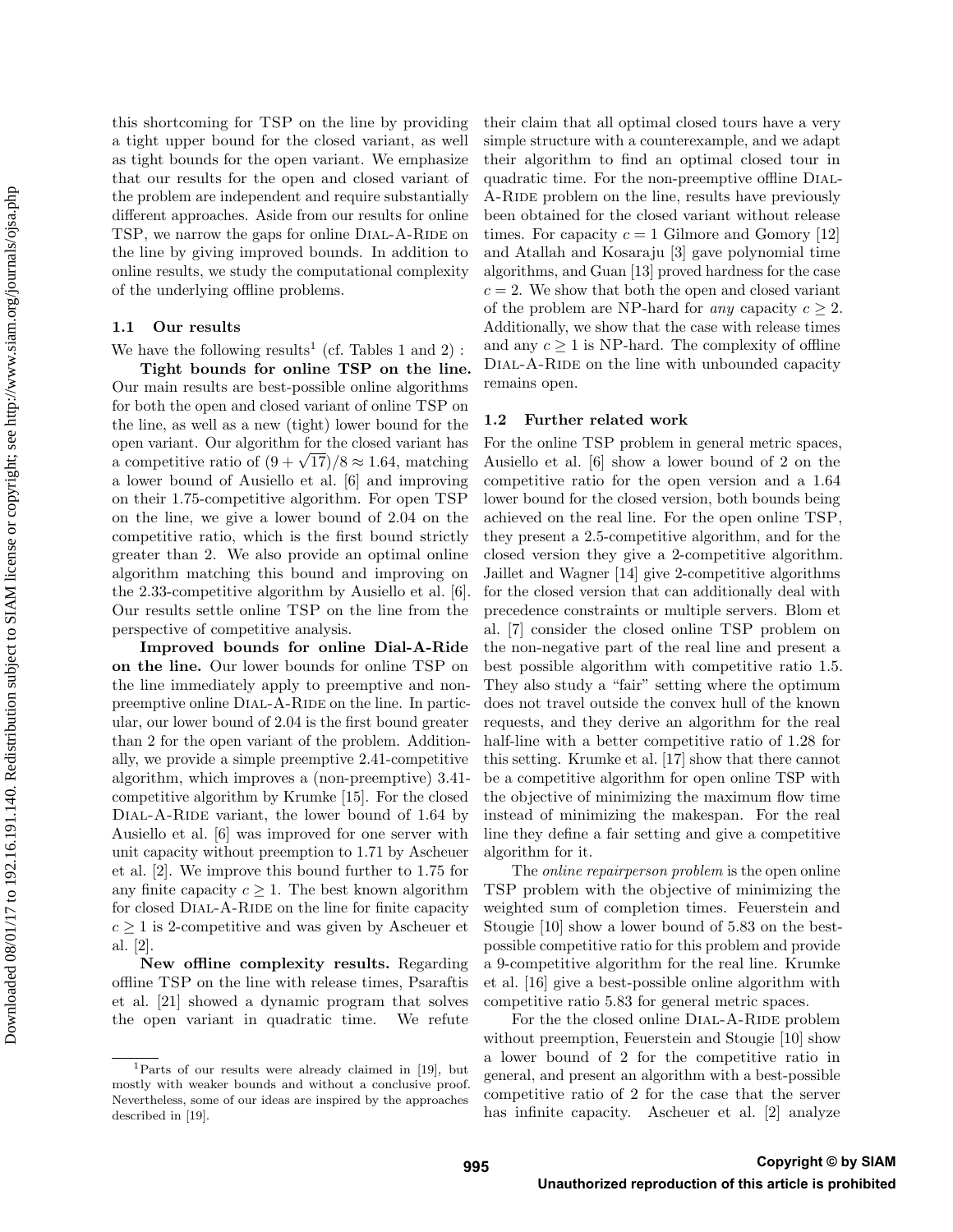| ONLINE                                |                  | $\csc d -$                      | open                        |                                   |  |  |  |  |  |  |
|---------------------------------------|------------------|---------------------------------|-----------------------------|-----------------------------------|--|--|--|--|--|--|
|                                       | lower bound      | upper bound                     | lower bound                 | upper bound                       |  |  |  |  |  |  |
| online TSP on the line                |                  |                                 |                             |                                   |  |  |  |  |  |  |
| new<br>old                            | 1.64 [5, 6]      | 1.64 (Th. 3.1)<br>$1.75$ [5, 6] | $2.04$ (Th. 4.1)<br>2[4, 6] | $2.04$ (Th. 5.1)<br>$2.33$ [4, 6] |  |  |  |  |  |  |
| Dial-A-Ride on the line<br>preemptive | $1.64 \; [5, 6]$ | 2[2]                            | $2.04$ (Th. 4.1)            | $2.41$ (Th. 6.1)                  |  |  |  |  |  |  |
| non-preemptive $1.75$ (Th. 6.2)       |                  |                                 |                             | $3.41$ [15]                       |  |  |  |  |  |  |

Table 2: Overview of our results for offline TSP and DIAL-A-RIDE on the line with release times.

| <b>OFFLINE</b>          | closed                       | open                |
|-------------------------|------------------------------|---------------------|
| TSP on the line         | $\mathcal{O}(n^2)$ (Th. 7.2) | $O(n^2)$ [21]       |
| Dial-A-Ride on the line |                              |                     |
| non-preemptive          | $NP-hard (Th. 7.3)$          | NP-hard $(Th. 7.3)$ |

different algorithms for the same setting and present a 2-competitive algorithm for any finite capacity  $c \geq 1$ . For minimizing the sum of completion times instead of the makespan, Feuerstein and Stougie [10] further show a lower bound of 3 for a server with unit capacity and a lower bound of 2.41 independent of the capacity. Moreover, they provide a 15-competitive algorithm for the real line and unlimited capacity. For the same objective function, Krumke et al. [16] present an algorithm with a competitive ratio of 5.83 for a server with unit capacity in an arbitrary metric space.

The offline version of the TSP problem is a wellstudied NP-hard problem (e.g., see [18]). Afrati et al. [1] show that the offline traveling repairperson problem is NP-hard in general, but can be solved in time  $\mathcal{O}(n^2)$  for the real line and unweighted sum of completion times objective. There are many offline variants of the DIAL-A-RIDE problem, differing in capacities, the underlying metric space, release times and deadlines, open versus closed tours, and in whether preemption is allowed (e.g., see [9]). The special case without release times and unit capacity is known as the stacker crane problem. Attalah and Kosaraju [3] present a polynomial algorithm for the closed, non-preemptive stacker crane problem on the real line. Frederickson and Guan [11] show that this problem is NP-complete on trees. Guan [13] shows that the DIAL-A-RIDE problem remains easy on the line with capacities larger than one if preemption is allowed, and that it remains hard on trees. Finally, Charikar and Raghavachari [8] give √ a  $\mathcal{O}(\sqrt{c}\log n\log\log n)$ -approximation for the closed DIAL-A-RIDE problem in metric spaces with  $n$  points and without preemption. In the same paper they claim a 2-approximation for the problem on the line, however this result seems to be incorrect (personal communication).

### 2 Problem definition and notation

We consider a server that moves along the real line with (at most) unit speed. We let  $p_t$  denote the position of the server at time  $t \geq 0$  and assume (without loss of generality) that  $p_0 = 0$ . With this notation, the speed limitation of the server can equivalently be expressed via  $|p_t - p_{t'}| \leq |t - t'|$  for all  $t, t' \geq 0$ . A series of requests  $\sigma_1, \ldots, \sigma_n$  arrives over time with  $\sigma_i = (a_i, b_i; t_i)$ , where  $t_i \geq 0$  denotes the release time of the request and  $a_i, b_i \in \mathbb{R}$  denote its source and target position, respectively. For TSP, we have  $a_i = b_i$  and write  $\sigma_i = (a_i; t_i)$ . If not stated otherwise, we assume  $t_1 \leq t_2 \leq \ldots \leq t_n$ . Moreover, we assume without loss of generality that  $t_i \geq |a_i|$ holds because the server can not reach  $\sigma_i$  before time  $|a_i|$  and it only helps the algorithm to know a request earlier. We further use the notation  $A^R :=$  $\max_{i=1,\ldots,n} \{a_i, b_i, 0\}$  to denote the rightmost point that needs to be visited by the server, and similarly  $A^{\mathcal{L}} := \min_{i=1,\ldots,n} \{a_i, b_i, 0\}.$  Here and throughout we refer to the negative direction of the real line as left and the positive direction as right.

In both TSP and DIAL-A-RIDE on the line, all requests need to be served. For TSP, we consider a request served if  $p_t = a_i$  for some time  $t \geq t_i$ . For DIAL-A-RIDE, the server may collect request  $\sigma_i$  at time  $t \geq t_i$  if  $p_t = a_i$ . In the preemptive DIAL-A-RIDE problem, the server can drop off any request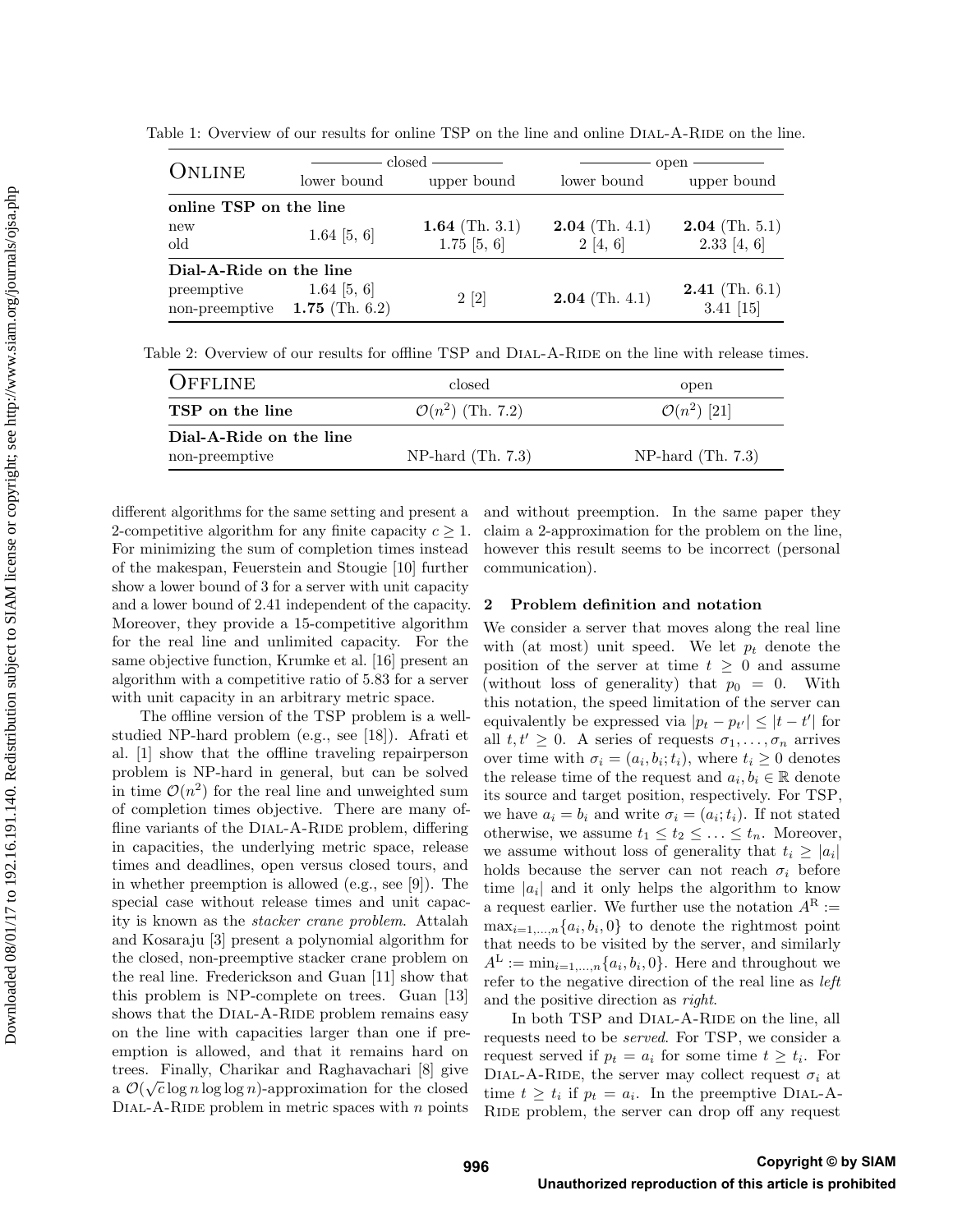it is carrying at its current location at any time. If request  $\sigma_i$  is dropped off at point p at time t, we consider it to be modified to the new request  $(p, b_i; t)$ . In the non-preemptive DIAL-A-RIDE problem, the server may only drop off a request at its target location. We consider a request served if it is ever dropped off at its target location.

In TSP on the line, the behavior of the server in our algorithms at time  $t$  will mostly depend on so-called *extreme requests*. For  $t \geq 0$ , we denote by  $\sigma^{\rm R}(t) = (a^{\rm R}(t); t^{\rm R}(t))$  the unserved request that is rightmost of the position of the server  $p_t$ , provided such a request exists, i.e., the unserved request  $\sigma = (a; t')$  with  $t' \leq t$ ,  $a > p_t$ , and maximizing a. Analogously,  $\sigma^L(t) = (a^L(t); t^L(t))$  denotes unserved request that is leftmost of the position of the server  $p_t$ . If there is more than one right-most (left-most) request, we choose the one with the largest release time.

If the server has finite capacity  $c \geq 1$ , it can carry at most  $c$  requests at any time. We assume that no time is needed for picking up and dropping off requests, so that the server can pick up and drop off any number of requests at the same time, as long as its capacity is not exceeded.

We refer to a valid trajectory of the server together with the description of when it picks up and drops requests as a tour T. If the tour ends at  $p_0 = 0$ , we call it closed, otherwise it is open. We denote the makespan of the tour  $T$  by  $|T|$ . The objective in the open (closed) version of both TSP and Dial-A-RIDE is to find an open (closed) tour  $T$  that serves all requests and minimizes  $|T|$ .

In the offline setting, we assume all requests to be known from the start. We let  $T^{\text{Opt}}$  denote an optimal offline tour. In the online setting, we assume that request  $\sigma_i$  is revealed at its release time  $t_i$ , at which point the tour of the server until time  $t_i$  must already have been fixed irrevocably. Additionally, we assume that the total number  $n$  of requests is unknown. We measure the quality of an online algorithm via its competitive ratio, i.e., the maximum over all sequences of requests of the ratio between the makespan of the tour it produces and  $|T^{\text{Opt}}|$ .

In order to describe the trajectory of the server, we use the notation "move $(a)$ " for the tour that moves the server from its current position with unit speed to the point  $a \in \mathbb{R}$  and the notation "waituntil(s)" for the tour that keeps the server stationary until time s. We use the operator ⊕ to concatenate tours. For example, if  $T_0$  is a tour of the server that ends at time  $t_0$  at position  $p_{t_0}$ , then  $T_0 \oplus \text{move}(a)$  describes the tour that ends at time  $t_0 + |a - p_{t_0}|$ , is identical to the tour  $T_0$  until time  $t_0$  and satisfies  $p_t = p_{t_0} + (a - p_{t_0})(t - t_0)$ 

for  $t_0 \le t \le t_0 + |a - p_{t_0}|$ . Similarly,  $T_0 \oplus$  waituntil(s) is the tour that ends at time  $\max\{t_0, s\}$ , is identical to the tour  $T_0$  until time  $t_0$  and that satisfies  $p_{t_0} = p_t$  for all  $s \in [t_0, s]$ . For TSP on the line, we do not explicitly specify when a request is served, but we assume that the server serves a request whenever possible, i.e., whenever the server passes the location of a request that is already released and not yet served.

We skip the proofs of our results as they are very technical. They can be found in the full version of the paper.

#### 3 Algorithm for closed online TSP

In this section we consider the closed online TSP problem and describe a best-possible algorithm with problem and describe a best-possible algorithm with<br>competitive ratio  $\rho = (9 + \sqrt{17})/8 \approx 1.64$ , where  $\rho$  is the nonnegative root of the polynomial  $4x^2 - 9x + 4$ .

We start by developing some intuition for our algorithm. In the following  $T^{A_{LG}}$  is the tour derived by an algorithm Alg. Observe that the decision of how to move the server at time  $t$  only depends on its position  $p_t$  and the location of the left- and rightmost extreme requests  $\sigma^L(t) = (a^L; t^L(t))$  and  $\sigma^R(t) =$  $(a^{\rm R};t^{\rm R}(t))$ : All other requests can be served during any tour serving  $\sigma^L(t)$  and  $\sigma^R(t)$ . We will show that in this setting we can assume that  $a^L(t) \leq 0$  and  $a^R(t) \geq 0$ , provided these extremes exist. If  $\sigma^R(t)$  (resp.  $\sigma^L(t)$ ) does not exist we set  $a^R(t) = t^R(t) = 0$  (resp.  $a^{\text{L}}(t) = t^{\text{L}}(t) = 0$ . Thus, in contrast to the initial definition of extreme requests, in our setting a leftmost extreme is always left and a rightmost extreme is always right of the origin. When both extremes exists, we have, on a high level, three possible courses of action at time t. Either we immediately decide to serve  $\sigma^L(t)$  and  $\sigma^R(t)$  in one of the two possible orders, or we wait for some time for additional information to make a more informed decision. Intuitively, the critical case for our competitiveness is the case where we decide to serve  $\sigma^L(t)$  and  $\sigma^R(t)$  in a different order than  $T^{\text{OPT}}$ . Let  $T_{\text{RL}}(t)$  and  $T_{\text{LR}}(t)$  be the tours that start at the origin at time 0 and then move as follows,

$$
T_{\rm RL}(t) = \text{waituntil}(t^{\rm R}(t) - |a^{\rm R}(t)|) \oplus \text{move}(a^{\rm R}(t))
$$
  

$$
\oplus \text{ move}(a^{\rm L}(t)) \oplus \text{move}(p_0),
$$
  

$$
T_{\rm LR}(t) = \text{waituntil}(t^{\rm L}(t) - |a^{\rm L}(t)|) \oplus \text{move}(a^{\rm L}(t))
$$
  

$$
\oplus \text{ move}(a^{\rm R}(t)) \oplus \text{move}(p_0).
$$

Note that  $|T_{\text{RL}}(t)|$  (resp.  $|T_{\text{LR}}(t)|$ ) is a lower bound for the length of the shortest tour serving  $\sigma^{\text{R}}(t)$ before  $\sigma^L(t)$  (resp.  $\sigma^L(t)$  before  $\sigma^R(t)$ ). Say that, at time  $t$ , both extremes exist and we greedily decide to immediately start serving the extremes in the same order as  $T_{LR}(t)$ . To see how this can fail, assume that  $T^{\overline{\text{Opt}}}$  initially follows the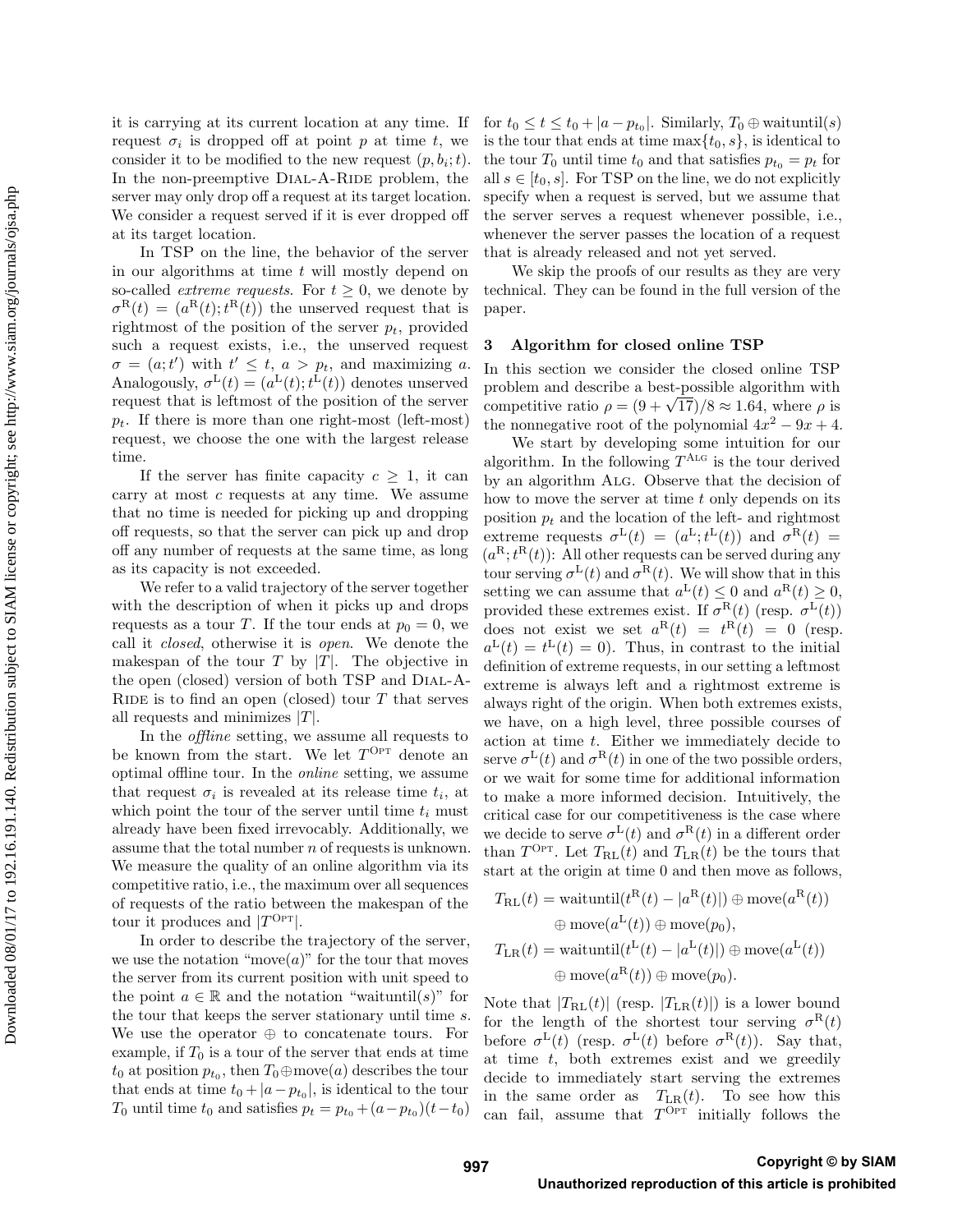tour  $T_{\text{RL}}(t)$ , but continues to move to the left after serving  $\sigma^L(t)$ . The time when  $T^{OPT}$  reaches  $a^L(t)$ is  $t' = t^{R}(t) + |a^{R}(t)| + |a^{L}(t)|$ , since  $t^{R}(t) \geq |a^{R}(t)|$ by assumption. Let  $t_0$  be the time when we reach the origin  $p_0$  after serving  $\sigma^L(t)$ , and assume that  $t'$  $\leq t_0$ . Now a new request  $\sigma' = (p'; t_0)$  may arrive at time  $t_0$  and position  $p' = -|a^{\text{L}}(t)| - (t_0 - t') = -t_0 + t^{\text{R}}(t) + |a^{\text{R}}(t)|,$ that the optimum can serve immediately at time  $t_0$ . We then have

$$
|T^{\text{OPT}}| = t_0 + |p'| = t_0 + |a^{\text{L}}(t)| + (t_0 - t')
$$
  
=  $2t_0 - t^{\text{R}}(t) - |a^{\text{R}}(t)|$ .

Our algorithm still needs to serve  $\sigma'$  and  $\sigma^R$  at time  $t_0$ , and hence

$$
|T^{\text{ALG}}| = t_0 + 2|p'| + 2|a^{\text{R}}(t)|
$$
  
= 3t<sub>0</sub> - 2t<sup>R</sup>(t).

For the algorithm to be  $\rho$ -competitive, we need  $|T^{\text{Alg}}|/|T^{\text{Opt}}| \leq \rho$ , and we thus obtain a condition on the earliest time  $t_0$  we may return to the origin.

FACT 3.1. If at time t a  $\rho$ -competitive algorithm serves the leftmost extreme  $\sigma^L(t)$  first and  $t_0$  denotes the first time the server returns to the origin after having served  $\sigma^L(t)$ , then

(3.1) 
$$
t_0 \ge t_0^L(t) := \frac{\rho |a^R(t)| - (2 - \rho)t^R(t)}{2\rho - 3}.
$$

A symmetric statement with  $t_0^R(t)$  holds if the algorithm serves  $\sigma^{R}(t)$  first.

Fact 3.1 illustrates that waiting is sometimes necessary in order to be competitive. On the other hand, we can obviously not afford to wait too long. To quantify this, we introduce a lower bound on the length of  $T^{\text{Opt}}$ .

DEFINITION 3.1. If both extreme request exist at time t we define the greedy tour  $T^{\text{greedy}}(t)$  at time t as

$$
T^{\text{greedy}}(t) := \begin{cases} T_{\text{LR}}(t), & \text{if } |T_{\text{LR}}(t)| \leq |T_{\text{RL}}(t)|, \\ T_{\text{RL}}(t), & \text{else.} \end{cases}
$$

If only  $\sigma^{\mathcal{L}}(t)$  exists, we set  $T^{\text{greedy}}(t) := T_{\mathcal{L}\mathcal{R}}(t)$  and we set  $T^{\text{greedy}}(t) := T_{\text{RL}}(t)$  if only  $\sigma^{\text{R}}(t)$  exists.

OBSERVATION 3.1. We have

$$
|T_{\rm RL}(t)| = t^{\rm R}(t) + |a^{\rm R}(t)| + 2|a^{\rm L}(t)|,
$$
  

$$
|T_{\rm LR}(t)| = t^{\rm L}(t) + |a^{\rm L}(t)| + 2|a^{\rm R}(t)|
$$

and  $|T^{\text{greedy}}(t)| = \min\{|T_{LR}(t)|, |T_{RL}(t)|\} \leq |T^{\text{Opt}}|$  if both extremes exist at time t.

Assume we are still waiting at the origin at time t, i.e.  $p_t = 0$ . From Observation 3.1, we conclude that if  $t \leq \rho |T^{\text{greedy}}(t)| - 2|a^{\text{R}}(t)| - 2|a^{\text{L}}(t)|$ , we can wait until time  $\rho |T^{\text{greedy}}(t)| - 2|a^{\text{R}}(t)| - 2|a^{\text{L}}(t)|$ , and then still serve  $\sigma^{\rm R}(t)$  and  $\sigma^{\rm L}(t)$  and return to the origin  $p_0$  until time  $\rho|T^{\text{greedy}}| \leq \rho|T^{\text{Opt}}|$ , i.e., we can stay  $\rho$ -competitive. Formally, we make the following definition.

DEFINITION 3.2. Let the safe tour  $T^{\text{safe}}(t)$  at time t be defined as

$$
T^{\mathrm{safe}}(t) := \begin{cases} T^{\mathrm{wait}} \oplus T_{\mathrm{LR}}(t), & \text{if } |a^{\mathrm{L}}(t)| \ge |a^{\mathrm{R}}(t)|, \\ T^{\mathrm{wait}} \oplus T_{\mathrm{RL}}(t), & \text{else,} \end{cases}
$$

with

$$
T^{\text{wait}} \coloneqq \text{waituntil}(\rho | T^{\text{greedy}}(t) | - 2|a^{\text{R}}(t) | - 2|a^{\text{L}}(t)|).
$$

We still have to ensure that the definition of  $T<sup>safe</sup>(t)$  is compatible with the requirement from Fact 3.1 regarding the time  $t_0$  when the tour first returns to the origin. In case  $|a^{\text{L}}(t)| \geq |a^{\text{R}}(t)|$ , we get  $t_0 \geq t_0^{\text{L}}(t)$  with  $t_0 = \rho |T^{\text{greedy}}(t)| - 2|a^{\text{R}}(t)| \geq$  $(4\rho-2)|a^{\overline{R}}(t)|$ . Symmetrically, for  $|a^{\overline{L}}(t)| < |a^{\overline{R}}(t)|$ , we get  $(4\rho - 2)|a^L(t)| \ge t_0^R(t)$ . In either case, we can derive the following condition on  $\rho$ .

FACT 3.2. The safe tour  $T^{\text{safe}}(t)$  fulfills inequality (3.1) in Fact 3.1 if and only if  $2 \ge \rho \ge \frac{9+\sqrt{17}}{8}$ .

We are now ready to describe our algorithm (cf. Algorithm 1). We argued that it is a safe option to follow  $T^{\text{safe}}(t)$  in order to stay  $\rho$ -competitive, provided no further requests appear. It will turn out that it is indeed always good enough to follow  $T<sup>safe</sup>(t)$ , if possible. However, at time  $t$ , we may be too far from the extreme that  $T^{\text{safe}}(t)$  serves first in order to catch up with the safe tour, in which case we have to resort to secondary strategies. If at time  $t$  the server cannot reach  $T<sup>safe</sup>(t)$ , it instead bases its behavior on the greedy tour as an estimate for  $T^{OPT}$ . Surprisingly, this estimate turns out to be sufficient to obtain an optimal online algorithm. There are three situations that can occur if the safe tour cannot be reached at time t. If the online server is on the same side of the origin as the extreme that  $T^{\text{greedy}}(t)$  serves first, our algorithm decides to follow the greedy tour. If the online server is on the other side of the origin than the extreme that  $T^{\text{greedy}}(t)$  serves first, we have to ensure that the condition of Fact 3.1 is not violated. If the tour serving the nearer extreme first satisfies (3.1), the algorithm serves this extreme first, i.e., it serves the extremes in a different order than  $T^{\text{greedy}}(t)$ . Otherwise, we can deduce from (3.1) being violated that we can afford to serve the opposite extreme first, i.e., to follow  $T^{\text{greedy}}(t)$ .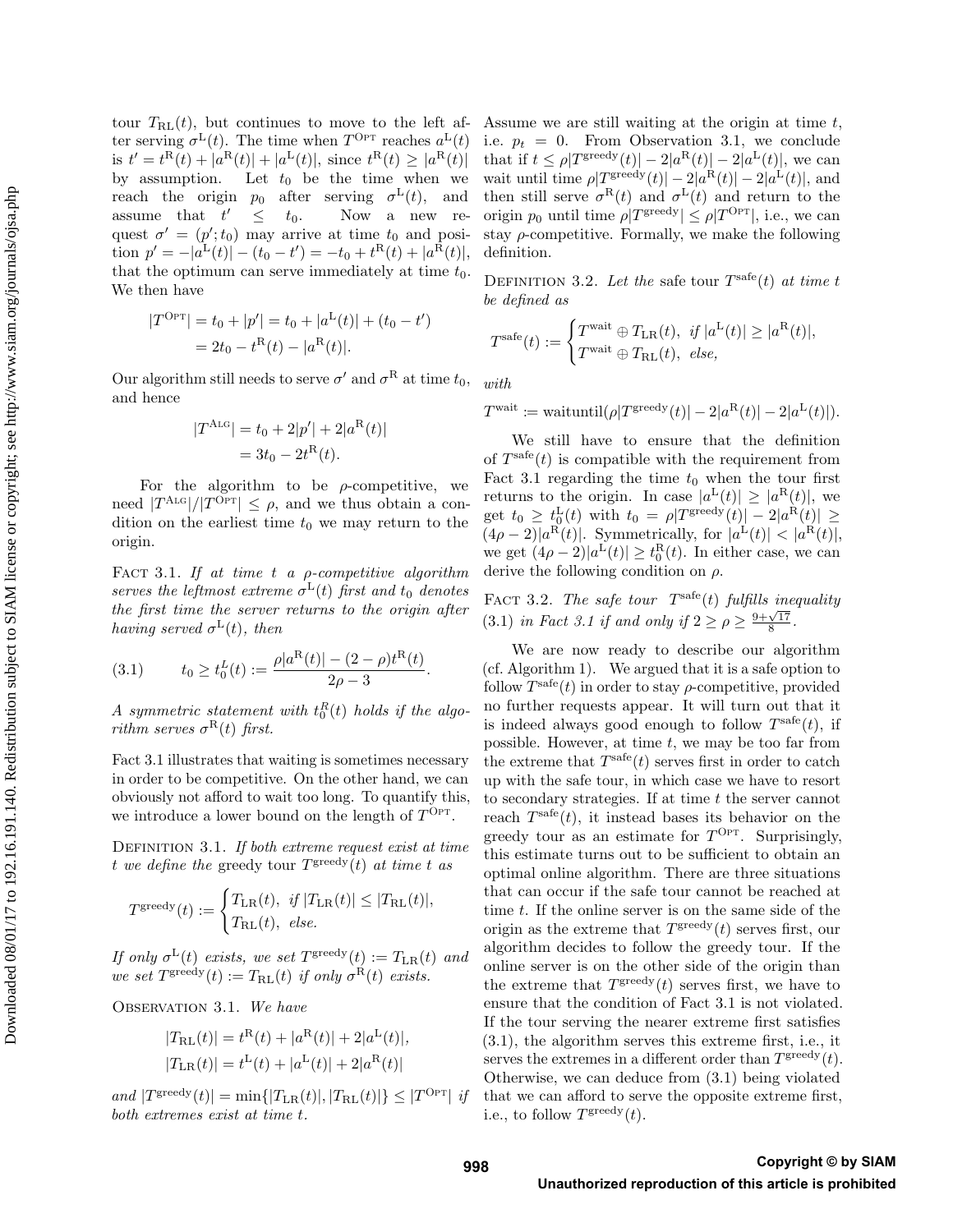this function is called upon release of a new extreme request **Input:** time t, unserved extreme requests  $\sigma^R(t)$  and  $\sigma^L(t)$ , position  $p_t$  of the server Output: closed Online TSP tour serving all unserved requests  $A \leftarrow \arg\!\max_{q \in \{a^R(t), a^L(t)\}} |g|; a \leftarrow \arg\!\min_{q \in \{a^R(t), a^L(t)\}} |g|$ if  $T^{\text{greedy}}(t) = T_{\text{LR}}(t)$  then  $(a_1(t); t_1) \leftarrow \sigma^L(t); (a_2(t); t_2) \leftarrow \sigma^R(t)$ else  $(a_1(t); t_1) \leftarrow \sigma^R(t); (a_2(t), t_2) \leftarrow \sigma^L(t)$ end if  $t^{\text{wait}} := \rho |T^{\text{greedy}}(t)| - (|p_t - A| + |A| + 2|a|) \ge t$  then // T //  $T^{\text{safe}}(t)$  can be reached (A)  $T^{\text{ALG}} \leftarrow \text{waituntil}(t^{\text{wait}}) \oplus \text{move}(A) \oplus \text{move}(a) \oplus \text{move}(p_0)$ else if  $\text{sign}(p_t) = \text{sign}(a_1(t))$  or  $t + |p_t - a_2(t)| + |a_2(t)| < \frac{\rho |a_1(t)| - (2 - \rho)t_1}{2\rho - 3}$  then  $(B1,B2)$  $T^{\text{Alg}} \leftarrow \text{move}(a_1(t)) \oplus \text{move}(a_2(t)) \oplus \text{move}(p_0)$ else (C)  $\mid T^{\text{ALG}} \leftarrow \text{move}(a_2(t)) \oplus \text{move}(a_1(t)) \oplus \text{move}(p_0)$ end  $\mathbf{return} \; T^{\mathrm{Alg}}$ 

competitive algorithm for closed online TSP on the line.

We obtain the main result of this section by analyzing each of the above cases.

## 4 Lower Bound for open online TSP

In this section, we consider open online TSP on the line and give a tight lower bound on the best-possible competitive ratio. Note that a lower bound of 2 is obvious: At time 1, we present a request either at  $-1$  or 1, whichever is further away from the online server. The online tour has length at least 2 while the optimum tour has length 1. Remarkably, we are able to show a slightly larger bound that turns out to be tight.

THEOREM 4.1. Let  $\rho \approx 2.04$  be the second-largest root (out of the four real roots) of  $9\rho^4 - 18\rho^3 - 78\rho^2 +$  $210\rho - 107$ . There is no  $(\rho - \varepsilon)$ -competitive algorithm for open TSP on the line for any  $\varepsilon > 0$ .

In the following, we fix any online algorithm ALG and  $\rho' \in (2,\rho)$  and describe an adversarial strategy that forces  $|T^{\text{A}_{\text{LG}}}|$  to be larger than  $|T^{\text{Opt}}|$  by a factor of at least  $\rho'$ . After the first request  $\sigma_0^R$ , which is to the right<sup>2</sup> of the origin, we alternatingly present leftmost and rightmost extreme requests, in the  $i$ -th iteration called  $\sigma_i^L$  and  $\sigma_i^R$ , respectively, depending on ALG's behavior. Roughly, a new leftmost request  $\sigma_i^{\rm L}$  appears

THEOREM 3.1. There is a  $(9 + \sqrt{17})/8 \approx 1.64$ - whenever the last rightmost request  $\sigma_{i-1}^R$  is served, and a new rightmost request  $\sigma_i^{\text{R}}$  appears when ALG has moved close enough to  $\sigma_i^L$ . Importantly, we will show that some pair  $(\sigma_i^{\rm L}, \sigma_i^{\rm R})$  is *critical*, in the following sense.

> DEFINITION 4.1. We call the last two requests  $\sigma_0^* =$  $(a_0^{\star}; |a_0^{\star}|)$  and  $\sigma_1^{\star} = (a_1^{\star}; |a_1^{\star}|)$  of a request sequence with  $sign(a_0^{\star}) \neq sign(a_1^{\star})$  and  $0 < |a_0^{\star}| \leq |a_1^{\star}|$  critical for ALG if the following conditions hold:

- (i) Both tours move $(a_0^{\star}) \oplus \text{move}(a_1^{\star})$  and move $(a_1^{\star}) \oplus$  $\text{move}(a_0^{\star})$  serve all the requests presented until time  $|a_1^{\star}|$ .
- (ii) ALG serves both  $\sigma_0^{\star}$  and  $\sigma_1^{\star}$  after time  $|a_1^{\star}|$ , and  $p_{|a_1^{\star}|}$  lies between  $a_0^{\star}$  and  $a_1^{\star}$ .
- (iii) Let  $k \in \{0,1\}$  be such that ALG serves  $\sigma_k^*$ before  $\sigma_{1-k}^{\star}$ . Then ALG serves  $\sigma_k^{\star}$  no earlier than  $t^* := (2\rho' - 2) \cdot |a_{1-k}^*| + (\rho' - 2) \cdot |a_k^*|$ .
- (iv) It holds that  $|a^*_{1-k}|/|a^*_{k}| \leq 2$ .

Indeed, we have the following lemma.

Lemma 4.1. If there is a request sequence with two critical requests for Alg, we can release additional requests such that ALG is not  $(\rho - \varepsilon)$ -competitive on the resulting instance.

In the proof, we use the notation from Definition 4.1. We assume that  $sign(a_k^*) \geq 0$ ; the other case is symmetric. For the sake of readability, we define  $\sigma^{\mathcal{L}} = (a^{\mathcal{L}}; -a^{\mathcal{L}}) \coloneqq \sigma_{1-k}^{\star}$  and  $\sigma^{\mathcal{R}} = (a^{\mathcal{R}}; a^{\mathcal{R}}) \coloneqq \sigma_k^{\star}$ .

Conceptually, we want to present additional requests after  $|a_1^*|$  so that ALG serves  $\sigma^R$  before  $\sigma^L$ . However, it will turn out that serving  $\sigma^R$  first is a

<sup>&</sup>lt;sup>2</sup>We assume  $p_1 \leq 0$ ; the other case is symmetrical.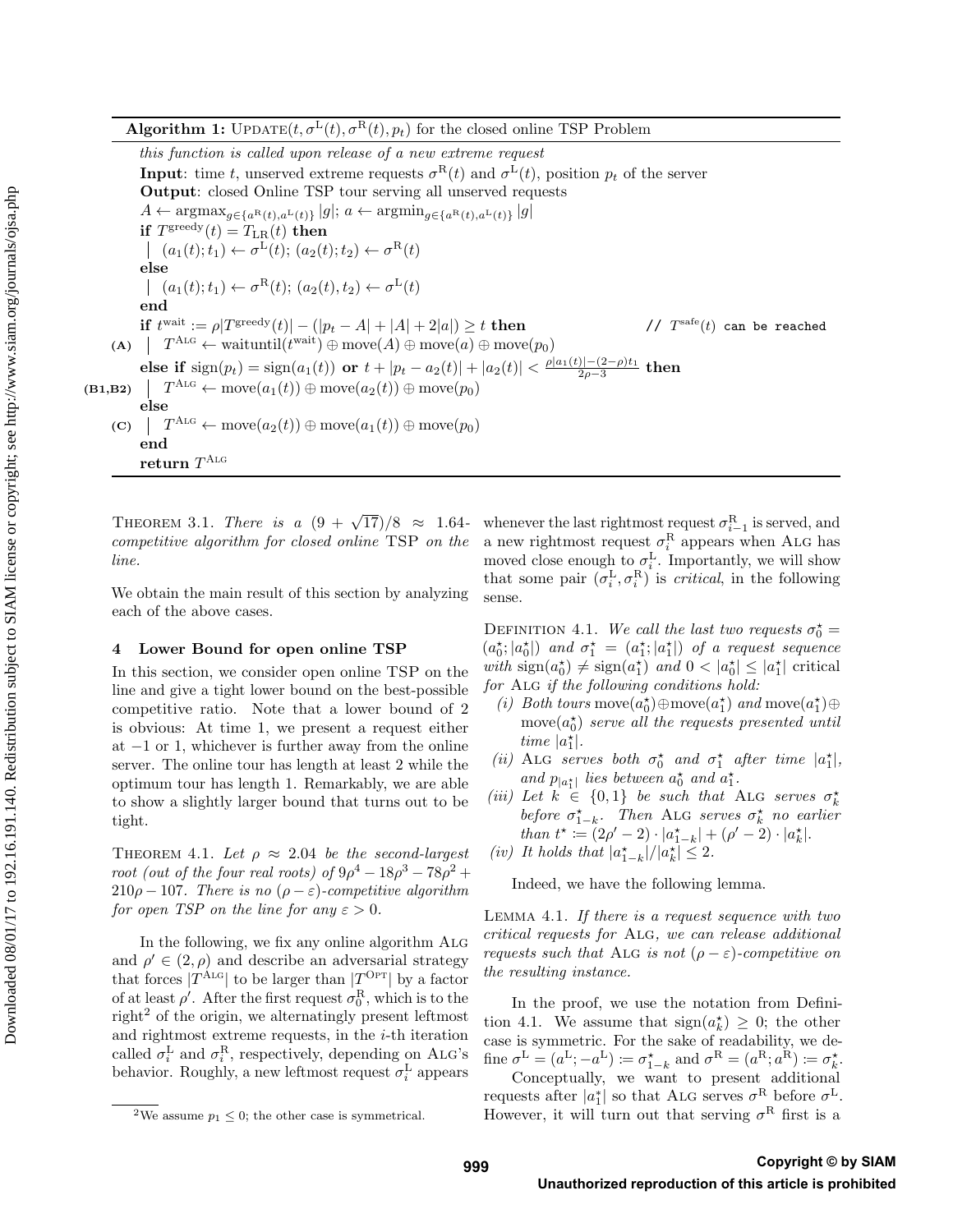mistake for ALG, compared with using the tour  $T_{LR} \coloneqq$  $move(\sigma^L) \oplus move(\sigma^R)$ . Roughly, we make OPT follow the tour  $T_{LR}$  and then let it continue moving to the right until all requests are served by ALG. Accordingly, we will ensure that all additional requests we introduce coincide with OPT's position at their release time.

Assume that we could force ALG to serve  $\sigma^L$ immediately after  $\sigma^R$ , before serving any additional requests. In this case, we could simply introduce another request at  $a^R$  at time  $|T_{LR}|$ , and, by Definition 4.1 (iii), we would have

(4.2)  
\n
$$
|T^{\text{ALG}}| \ge t^* + 2(|a^{\text{R}}| + |a^{\text{L}}|)
$$
\n
$$
= (2\rho' - 2) \cdot |a^{\text{L}}| + (\rho' - 2) \cdot |a^{\text{R}}|
$$
\n
$$
+ 2(|a^{\text{R}}| + |a^{\text{L}}|)
$$
\n
$$
= \rho'(2|a^{\text{L}}| + |a^{\text{R}}|) = \rho'|T^{\text{OPT}}|,
$$

as claimed.

In general, however, ALG may not serve  $\sigma^L$ immediately after  $\sigma^R$ , for example by waiting for a while at  $a^{R}$  – which forces us to postpone the release of additional requests. Of course, Alg needs to start moving towards  $\sigma^L$  at some point to stay competitve if no new requests appear. Our goal is to balance these two effects by introducing one or two new requests.

The additional requests we use depend on the tour that ALG takes after time  $|a_1^*|$ . Towards this, let  $t^{**}$ be the earliest possible time that a server starting in  $a^R$  at time  $t^*$  could serve  $\sigma^L$ , that is,

$$
t^{\star\star} := t^{\star} + |a^{R}| + |a^{L}|
$$
  
=  $(2\rho' - 2) \cdot |a^{L}| + (\rho' - 2) \cdot |a^{R}| + |a^{R}| + |a^{L}|$   
=  $(2\rho' - 1) \cdot |a^{L}| + (\rho' - 1) \cdot |a^{R}|.$ 

We characterize the trajectory of ALG at time  $t >$  $|a_1^{\star}|$  by the difference between  $t^{\star\star}$  and the earliest possible time that ALG can still serve  $\sigma^L$ , if it aborts its tour at time  $t$  and takes the shortest tour serving  $\sigma^R$  (if needed) and then  $\sigma^L$ . Formally, for  $t \geq |a_1^*|$ , we define

$$
\text{delay}(t) \coloneqq \begin{cases} t + 2|a^{\text{R}}| + |a^{\text{L}}| - p_t - t^{\star\star}, \\ \text{if } \sigma^{\text{R}} \text{ not served at } t, \\ t + |a^{\text{L}}| + p_t - t^{\star\star}, \\ \text{if } \sigma^{\text{R}} \text{ served at } t \text{ but } \sigma^{\text{L}} \text{ not,} \\ \text{undefined, else.} \end{cases}
$$

It is easy to see that the following properties hold.

FACT 4.1. Consider some t such that delay(t) is defined. Let  $\mathcal T$  be the set of tours that start in position  $p_t$  at time t and, if ALG has not served  $\sigma^R$  at time t, that do not visit  $a^L$  before  $a^R$ . The following is true:

- (i) There is no tour  $T \in \mathcal{T}$  that arrives at  $a^L$  earlier than  $t^{\star\star}$  + delay(t).
- (ii) There is a tour  $T \in \mathcal{T}$  that arrives at  $a^L$  at time  $t^{**}$  + delay(t).

The following two lemmata state useful properties of the delay function that will be used to define the additional requests.

LEMMA 4.2. There exists  $W \geq 0$  with

(4.3) 
$$
\text{delay}\left(|T_{\text{LR}}| + \frac{W}{\rho' - 1}\right) = W.
$$

Lemma 4.3. With W as in Lemma 4.2, Alg serves  $\sigma^R$  no later than time  $|T_{LR}| + \frac{W}{\rho' - 1}$ .

We will show that if we present an additional request at time  $|T_{LR}| + W/(\rho' - 1)$  (at a distance of  $W/(\rho'-1)$  to the right of  $\sigma^{R}$ ) and ALG decides to serve  $\sigma^L$  before the new request, the ratio between ALG's and OPT's additional costs (Inequality  $(4.2)$ ) is at least  $\rho'$ . If ALG can save time by serving the new request first and does so, we need to present yet another request.

It remains to show that we can define a request sequence (depending on ALG) that ends with a pair of critical requests. We use the following strategy:

- W.l.o.g.  $p_1 \leq 0$ . The first request is  $\sigma_0^R \coloneqq (1, 1)$ .
- Whenever, at some time, called  $t_i^{\text{L}}$  in the following, a request at  $\sigma_{i-1}^R$  gets served, we present the new request  $\sigma_i^{\mathcal{L}} \coloneqq (a_i^{\mathcal{L}} = -t_i^{\mathcal{L}}; t_i^{\mathcal{L}})$ . Based on  $t_i^{\mathcal{L}}$ , we define for  $t \geq t_i^{\text{L}}$  the two functions

$$
\ell_i^{\mathcal{L}}(t) := (2\rho' - 3) \cdot t - (3 - \rho') \cdot t_i^{\mathcal{L}},
$$
  

$$
\ell_i^{\mathcal{R}}(t) := (4 - \rho') \cdot t - (2\rho' - 2) \cdot t_i^{\mathcal{L}},
$$

which can as well be viewed as lines in the pathtime diagram.

- If at some time  $t_i^{\text{R}}$  after  $t_i^{\text{L}}$  ALG crosses  $\ell_i^{\text{L}}(t)$  or  $\ell_i^{\text{R}}(t)$ , we present the request  $\sigma_i^{\text{R}} \coloneqq (a_i^{\text{R}} = t_i^{\text{R}}; t_i^{\text{R}})$ .
- We stop the procedure when one of the following cases occurs. (The pair  $(\sigma_i^L, \sigma_i^R)$  will be shown to be critical in these cases.)
	- Case 1: ALG serves  $\sigma_i^{\text{L}}$  before  $\sigma_i^{\text{R}}$  if no new
	- $\begin{minipage}{.4\linewidth} \textbf{c} \textbf{a} \textbf{s} \textbf{e} \textbf{a} \textbf{a} \textbf{b} \textbf{a} \textbf{b} \textbf{c} \textbf{a} \textbf{b} \textbf{c} \textbf{a} \textbf{b} \textbf{c} \textbf{b} \textbf{c} \textbf{a} \textbf{b} \textbf{c} \textbf{b} \textbf{c} \textbf{b} \textbf{c} \textbf{c} \textbf{b} \textbf{c} \textbf{c} \textbf{b} \textbf{c} \textbf{c} \textbf{b} \textbf{c} \textbf{c$ Case 2: ALG serves  $\sigma_i^{\text{R}}$  not before time  $(2\rho' - 2) \cdot t_i^{\text{L}} + (\rho' - 2) \cdot t_i^{\text{R}}$  if no new requests appear.

The intuition behind the lines  $\ell_i^{\text{L}}$  and  $\ell_i^{\text{R}}$  is the following: Suppose the position of ALG at  $\tilde{t}_i^{\text{R}}$  is on or to the right of  $\ell_i^{\text{L}}$  and ALG decides to serve  $\sigma_i^{\text{L}}$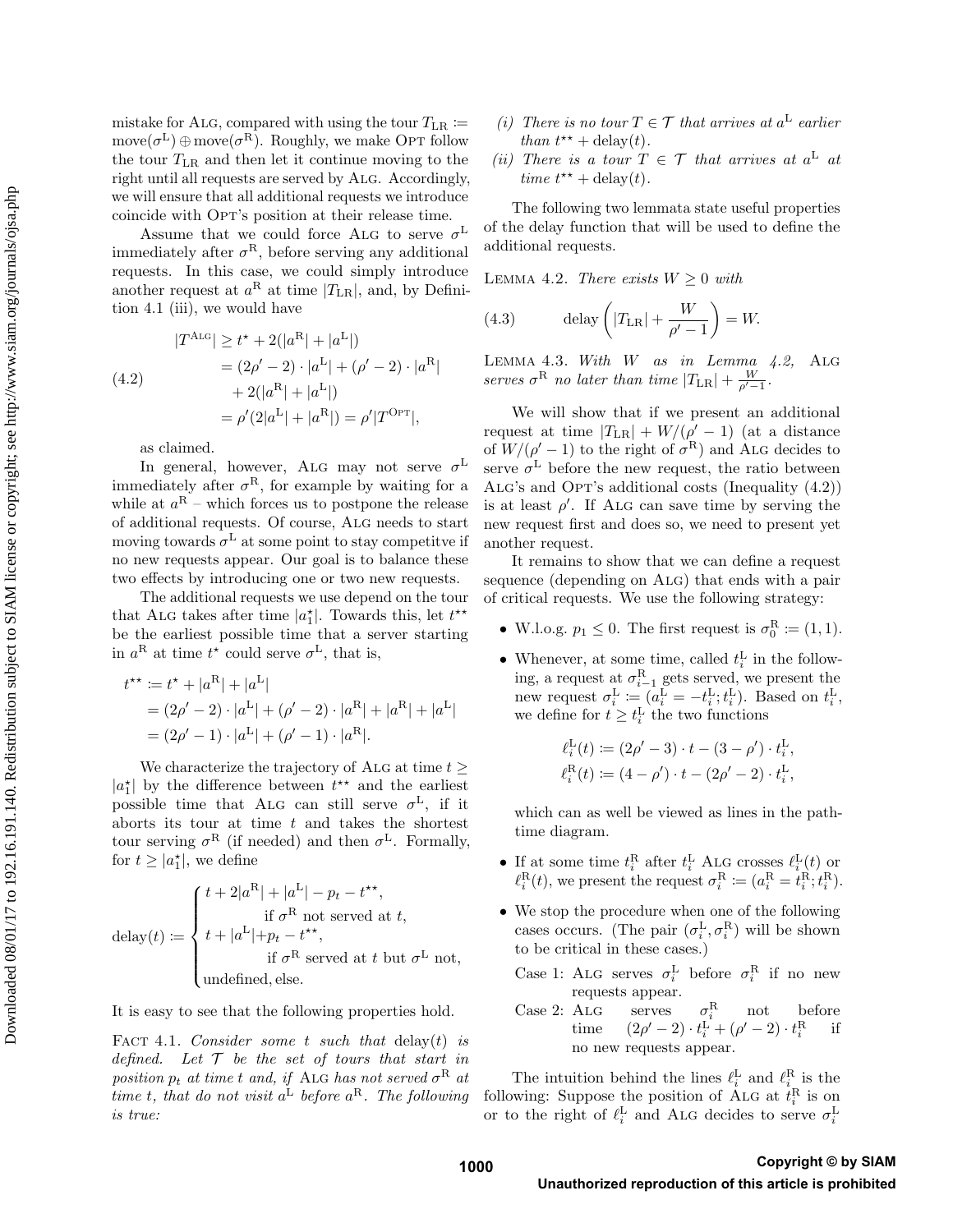before  $\sigma_i^{\rm R}$  in case no new requests appear after  $t_i^{\rm R}$ . Then the pair  $(\sigma_i^{\rm L}, \sigma_i^{\rm R})$  satisfies Definition 4.1 (iii). The symmetric statement holds for  $\ell_i^{\text{R}}$ . The following lemma ensures that, in each iteration, we obtain a (non necessarily critical) pair of unserved requests  $(\sigma_i^{\rm L}, \sigma_i^{\rm R})$  and that Definition 4.1 (iv) is fulfilled.

LEMMA 4.4. Let  $i \geq 1$ . At time  $t_i^L$ , ALG is to the right of  $\ell_i^{\textrm{L}}$  and  $\ell_i^{\textrm{R}}$  and crosses one of them after  $t_i^{\textrm{L}}$ and before it serves  $\sigma_i^L$ . We also have that  $t_i^R \leq 2t_i^L$ .

In the proof of Theorem 4.1, we show that Case 1 or 2 eventually occurs, and we formalize the above intuition to show along with Lemma 4.4 that the requests  $(\sigma_i^{\text{L}}, \sigma_i^{\text{R}})$  are indeed critical.

#### 5 Algorithm for open online TSP

In Algorithm 2, we describe an algorithm for the open online TSP on the line which achieves a competitive ratio of  $\rho \approx 2.04$ , matching the lower bound presented in Section 4.

THEOREM 5.1. Algorithm 2 is  $\rho$ -competitive with  $\rho \approx$ 2.04 being the second-largest root of the polynomial  $9\rho^4 - 18\rho^3 - 78\rho^2 + 210\rho - 107.$ 

In the following, we discuss the different cases that can occur in Algorithm 2 and give an intuition of their interplay. Algorithm 2 is called every time a new extreme request is released. It then computes a new tour serving the current extreme requests and thus also all other requests between these extremes. It is important that we wait in certain cases to protect against the release of new extremes that force us to serve the extremes in a different order than we initially chose. Algorithm 2 lets the server return to the origin and wait there whenever possible, and moves to the extremes as late as possible. Intuitively, staying as close to the origin as possible has the benefit that the algorithm can delay the choice in which order to serve the extremes for as long as possible. We observe in the lower bound construction (Section 4), that a  $\rho$ -competitive algorithm may not serve a request too early, i.e.,  $|p_t|/t$  is bounded when a request is served. The exact bound on this ratio is computed in the proof of Lemma 4.4 and coincides with the bound in Lemma 5.1 for Algorithm 2.

Lemma 5.1. The position of the server in a tour computed by Algorithm 2 satisfies

$$
\frac{|p_t|}{t} \le \frac{3\rho - 5}{-3\rho^2 + 9\rho - 4} \approx 0.58
$$

for all times  $t \geq 0$ .

We decide the order in which we serve the extremes and possibly wait based on the current position  $p_t$  of the server, the current time t and the release times and positions of the single or the two extremes. The server always tries to move back to the origin and wait there as long as possible, i.e., it follows the tour  $T_0 := \text{move}(0) \oplus \text{waitutil}(\infty)$  for as long as possible. We use the notation " $T_0$ . until(condition( $\tau$ )" to denote the tour that follows  $T_0$  until the first time  $t_0$  that satisfies "condition( $t_0$ )". Note that this may happen before the server reaches the origin.

We now discuss the different cases of the algorithm step-by-step. Let us first consider the simplest case where only one extreme request  $\sigma_1 = (a_1; t_1)$  is present (cases (P1) and (E1) in Algorithm 2). The offline optimum OPT obviously cannot finish before time  $t_1$ in this case. In order to guarantee  $\rho$ -competitiveness it is therefore sufficient to serve  $\sigma_1$  at time  $\rho t_1$ . Hence, we can afford to move to the origin and wait until the equation  $t + |p_t - a_1| = \rho t_1$  is satisfied for the current time t and position  $p_t$ . This ensures that  $|p_t|/t$  is bounded as stated in Lemma 5.1 (this is not clear and formally proved in the full version of the paper) and that we have the option to change our tour without much additional cost if an extreme on the other side is released later on. We call the resulting tour in this case, the *preferred tour* (case  $(P1)$ ). It can happen, however, that we are only able to serve  $\sigma_1$  later than time  $\rho t_1$ , i.e.  $t + |p_t - a_1| > \rho t_1$ . This means that the until-condition is already satisfied and the server serves  $\sigma_1$  immediately. We call this tour the *enforced* tour (case (E1)). The makespan of Algorithm 2 in this case is  $|T^{\text{Alg}}| = t_1 + |p_{t_1} - a_1|$ . But we have  $|T^{\text{Opt}}| \ge t_1$ and also  $|T^{\text{Opt}}| \geq |p_t - a_1|$  as Algorithm 2 only visits points on the real line that must also be visited by OPT at some time. Overall, we have  $|T^{\text{ALG}}| \leq 2 \cdot \text{OPT}$ , implying  $\rho$ -competitiveness.

Now, consider the case where two extremes  $\sigma_1 =$  $(a_1;t_1)$  and  $\sigma_2 = (a_2;t_2)$  are present. The two extremes define an interval

$$
[a^{L}(t), a^{R}(t)] = [\min\{a_1, a_2\}, \max\{a_1, a_2\}].
$$

Note that  $a^L(t) < p_t < a^R(t)$  holds by definition of extreme requests.

If  $0 \notin [a^L(t), a^R(t)]$  (case (O) in Algorithm 2), we let  $\sigma_1$  denote the request closer to the origin, i.e.,  $|a_1| \leq |a_2|$ . We then immediately serve  $\sigma_1$  in order to ensure that Lemma 5.1 holds and  $|p_t|/t$  stays small. We know that the offline optimum OPT cannot finish before time  $t_2$ . After serving  $\sigma_1$  it is therefore safe to return to the origin and wait as long as we can to reach  $a_2$  at time  $\rho t_2$ . We can thus follow the tour  $T_0$ after serving  $\sigma_1$  at time  $t + |p_t - a_2| \ge \rho t_2$ . Possibly, this equation is already satisfied from the start and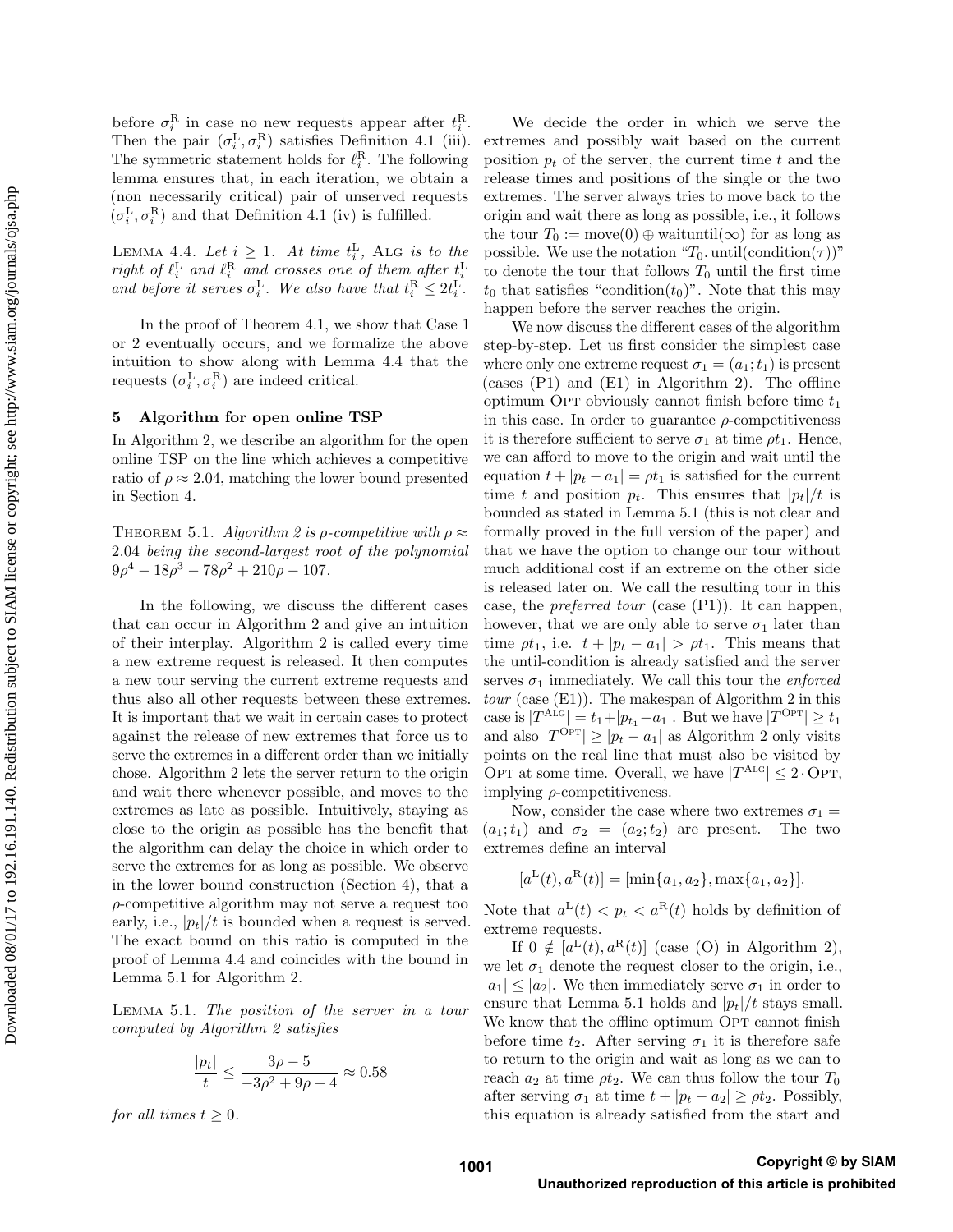| Algorithm 2: For the open online TSP problem on the line. |  |  |  |  |  |  |  |  |  |
|-----------------------------------------------------------|--|--|--|--|--|--|--|--|--|
|-----------------------------------------------------------|--|--|--|--|--|--|--|--|--|

This function is called every time a new extreme request is released. **Input:** Current time  $t$ , current extremes, current position  $p_t$ Output: The next part of the tour for the server  $T_0 := \text{move}(0) \oplus \text{waituntil}(\infty)$ if  $\exists$  only single extreme  $\sigma_1 = (a_1; t_1)$  then (P1),(E1)  $\vert$  return  $T_0$ . until $(\tau + |p_\tau - a_1| \ge \rho t_1) \oplus \text{move}(a_1)$ end if  $0 \notin [a^{\mathcal{L}}(t), a^{\mathcal{R}}(t)]$  then  $(\sigma_1 = (a_1; t_1), \sigma_2 = (a_2; t_2)) \leftarrow$  extremes such that  $|a_1| \leq |a_2|$ (O) return move $(a_1) \oplus T_0$ . until $(\tau + |p_\tau - a_2| \ge \rho t_2) \oplus \text{move}(a_2)$ else  $(\sigma_1 = (a_1; t_1), \sigma_2 = (a_2; t_2)) \leftarrow$  extremes such that  $t_1 \leq t_2$ if  $t + |p_t - a_1| \leq L^{\sigma_1, \sigma_2}$  then (P2)  $\boxed{\phantom{i}}$  return  $T_0$ . until $(\tau + |p_\tau - a_1| = L^{\sigma_1, \sigma_2}) \oplus \text{move}(a_1) \oplus \text{move}(a_2)$ else if  $t + |p_t - a_2| \leq L^{\sigma_2, \sigma_1}$  and  $|a_2| \leq \frac{3\rho - 5}{(2\rho - 2)(7 - 3\rho)}(\rho t_1 + (\rho - 2)|a_1|)$  then (A2)  $\left| \quad \right|$  return  $T_0$ . until $\left( \tau + |p_\tau - a_2| = L^{\sigma_2, \sigma_1} \right) \oplus \text{move}(a_2) \oplus \text{move}(a_1)$ else (E2) return move $(a_1) \oplus \text{move}(a_2)$ end end

we serve  $\sigma_2$  immediately.

Next, consider the case that  $0 \in [a^L(t), a^R(t)]$ (cases (P2), (A2) and (E2)). Let now  $\sigma_1$  be the request released first, i.e.  $t_1 \leq t_2$ , and  $t = t_2$ be the current time. We have a lower bound of  $|T^{\text{OPT}}| \ge t_1 + |a_1| + |a_2|$ , irrespective of whether OPT serves  $\sigma_1$  or  $\sigma_2$  first. If we serve  $\sigma_1$  first, which we call the *preferred tour* (case  $(P2)$ ), we ensure that the tour produced by Algorithm 2 is not longer than  $\rho |T^{\text{OPT}}|$ by satisfying the inequality

$$
(5.4) \t t + |p_t - a_1| + |a_1| + |a_2| \le \rho(t_1 + |a_1| + |a_2|).
$$

Now assume that OPT serves  $\sigma_2$  first and a new request  $\sigma_1' = (a_1; t_2 + |a_1| + |a_2|)$  appears at the same position as  $\sigma_1$  when OPT arrives there. The new request does not increase the cost for OPT, which is still only lower bounded by  $|T^{\text{OPT}}| \geq t_2 + |a_1| + |a_2|$ . But our algorithm, which served  $\sigma_1$  first, may be closer to  $\sigma_2$  at the time when this new request appears and now has to go all the way back to the position of  $a_1$ after serving  $\sigma_2$ . The intuition why it is sufficient to protect against this worst-case is that if  $\sigma'_1$  appears at a position further away from the origin, then this additional distance has to be traveled by OPT as well, and if  $\sigma'_1$  appears closer to the origin, it only benefits our algorithm. In order to ensure  $\rho$ -competitiveness in this scenario, the following inequality has to also

be satisfied:

(5.5) 
$$
t + |p_t - a_1| + 2(|a_1| + |a_2|)
$$

$$
\leq \rho(t_2 + |a_1| + |a_2|).
$$

If we now define

$$
L^{\sigma_1, \sigma_2} := \min\{\rho t_1 + (\rho - 1)|a_1| + (\rho - 1)|a_2|,
$$
  

$$
\rho t_2 + (\rho - 2)|a_1| + (\rho - 2)|a_2|\},\
$$

then Inequalities (5.4) and (5.5) are simultaneously satisfied if and only if  $t + |p_t - a_1| \leq L^{\sigma_1, \sigma_2}$ . If this latter inequality is satisfied with some slack, we again follow the tour  $T_0$  until it becomes tight, so that  $|p_t|/t$ stays small and we are more flexible to change our tour when new requests appear.

In case the conditions for the preferred tour are not satisfied, we try to serve  $\sigma_2$  first. This is called the *anticipated tour* (case  $(A2)$ ). The inequalities that need to be satisfied in this case are the same as those for the preferred tour with  $\sigma_1$  and  $\sigma_2$  exchanged. Moreover, to ensure that  $|p_t|/t$  is bounded as claimed in Lemma 5.1, the following inequality also needs to be satisfied if Algorithm 2 serves  $\sigma_2$  first:

$$
(5.6) \qquad |a_2| \le \frac{3\rho - 5}{(2\rho - 2)(7 - 3\rho)} (\rho t_1 + (\rho - 2)|a_1|)
$$

$$
\approx 1.21 \cdot t_1 + 0.02 \cdot |a_1|.
$$

Intuitively, the inequality ensures that  $\sigma_2$  is not too far from the origin compared to  $\sigma_1$ , as otherwise we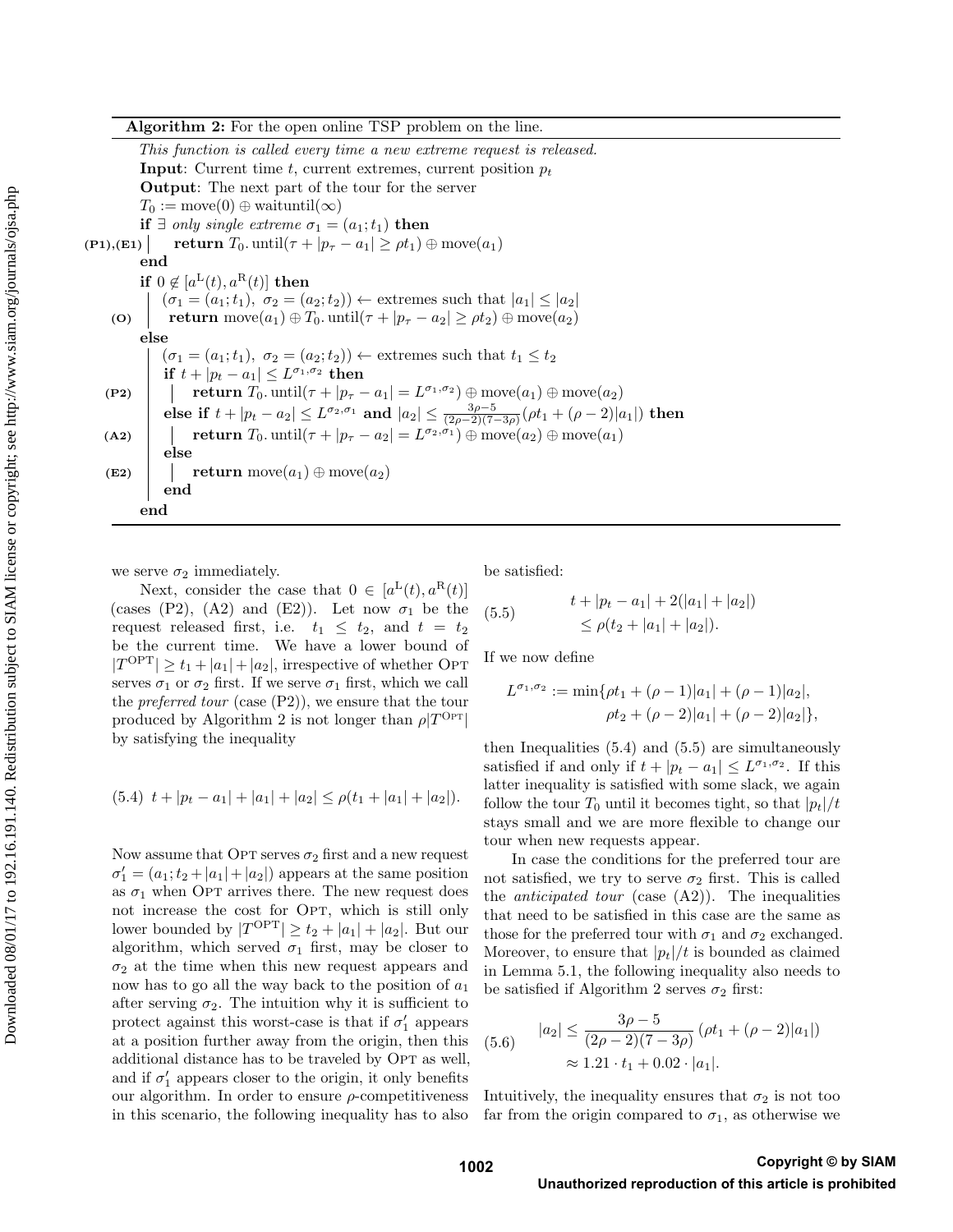would need to start too early to serve the extreme  $\sigma_2$ and would violate the bound on  $|p_t|/t$ .

Lastly, in case neither the conditions for the preferred tour nor the anticipated tour are met, we immediately serve the earlier request  $\sigma_1$  first and  $\sigma_2$  directly afterwards. This is called the *enforced* tour (case (E2)). The main challenge in showing  $\rho$ competitiveness in the analysis of the algorithm is to derive a better lower bound on OPT in this case by considering extremes that must have been released before.

## 6 Online Dial-A-Ride on the line

In this section we give a  $(1 + \sqrt{2})$ -competitive algorithm for (preemptive) open online DIAL-A-RIDE on the line. Let  $T_S^{\tilde{\text{OPT}}}$  denote the optimal tour over a set of requests S, starting at position  $p_0 = 0$ , and let  $R_t$  denote the set of released but not yet delivered requests at a time  $t$ . Our algorithm works as follows (cf. Algorithm 3): The server stays at position  $p_0$  until the first request arrives. With every new arriving request, the server stops its current tour and returns to  $p_0$ , or stays at  $p_0$  if it is already at the origin. The server starts following the tour  $T_{R_t}^{\text{OPT}}$  at origin. The server starts following the tour  $T_{R_t}$  at time  $\sqrt{2} \cdot |T_{R_t}^{\text{OPT}}|$ . By "unload" we denote the operation of unloading all requests the server is currently carrying at the current position. Formally, each such request  $(a, b; t')$  is changed to  $(p_t, b; t')$ .

We show that we get back to the origin in time whenever a new request is released.

THEOREM 6.1. Algorithm 3 is  $(1 + \sqrt{2}) \approx 2.41$ competitive for the preemptive open online DIAL-A-RIDE problem with capacity  $c \geq 1$ .

NOTE 6.1. Algorithm  $\beta$  can easily be modified to solve open DIAL-A-RIDE in general metric spaces and upholds the same competitive ratio. The proof remains the same.

We also provide a lower bound for non-preemptive closed DIAL-A-RIDE on the line that improves the lower bound of 1.70 from [2].

THEOREM 6.2. No algorithm for the non-preemptive  $closed$  DIAL-A-RIDE problem on the line with fixed capacity  $c \geq 1$  has competitive ratio lower than  $\rho =$ 1.75.

## 7 The offline problem

Psaraftis et al. [21] show that open offline TSP on the line with release dates can be solved in quadratic time. For the closed variant they claim that the optimal tour has the structure [21, pp. 215–216]:

 $\text{waituntil}() \oplus \text{move}(A^{\text{R}}) \oplus \text{move}(A^{\text{L}}) \oplus \text{move}(p_0)$ 

or

$$
\mathrm{waituntil()} \oplus \mathrm{move}(A^{\mathrm{L}}) \oplus \mathrm{move}(A^{\mathrm{R}}) \oplus \mathrm{move}(p_0).
$$

Here the waiting time at the origin is chosen maximally such that all requests are still served. We contradict this claim by showing that an optimal server tour may need to turn around arbitrarily many times.

THEOREM 7.1. For every  $k \in \mathbb{N}$ , there is an instance of closed TSP on the line such that any optimal solution turns around at least 2k times.

Next, we show a dynamic program that solves closed offline TSP on the line in quadratic time. It is inspired by the one of Psaraftis et al. [21] for the open variant and a dynamic program of Tsitsiklis [22] for the same problem with deadlines instead of release times.

The algorithm (cf. Algorithm 4) relies on the fact that an optimal server tour has a 'zig-zag shape' with decreasing amplitude.

We index the requests by increasing positions. Then we compute for each index pair  $i < j$  the completion time of two tours serving all requests to positions smaller than position  $a_i$  and all requests to positions larger than position  $a_j$ . We use  $C_{i,j}^+$  for the best such tour ending at position  $a_j$  and  $C_{i,j}^$ for the best one ending at  $a_i$ . Starting with the largest difference  $j - i$  and iteratively decreasing it, we recursively compute  $C_{i,j}^+$  and  $C_{i,j}^-$ .

THEOREM 7.2. Algorithm  $\mu$  computes the minimum completion time of a server tour for offline TSP on the line in time  $O(n^2)$ .

For the non-preemptive DIAL-A-RIDE problem on the line we show that the open and closed variant with release times are NP-hard. Without release times, we prove they are NP-hard for capacity  $c \geq 2$ . Our reductions are from the circular arc coloring problem, which is also used in a reduction for minimizing the sum of completion times of DIAL-A-RIDE on the line with capacity  $c = 1$  [9].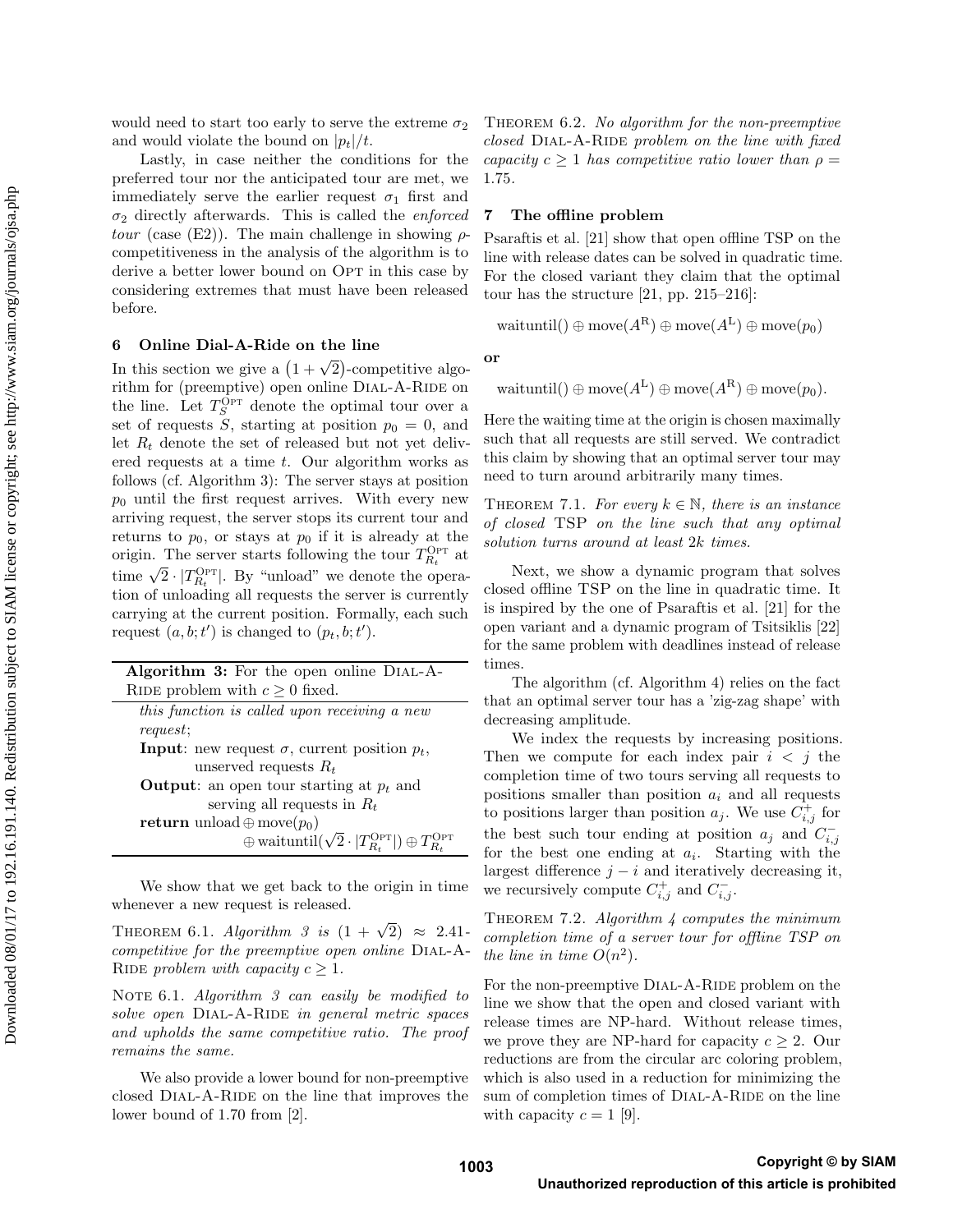**Input:** A set of requests  $\sigma_i = (a_i; t_i)$  with  $t_i \ge |a_i|$  for  $-\ell \le i \le r$  and  $a_i < a_{i+1}$  for  $-\ell \le i < r$ . **Output:** The minimum completion time  $C_{\text{max}}$  of a tour.  $C_{-\ell-1,r}^+ \leftarrow t_r.$  $C_{-\ell,r+1}^- \leftarrow t_{-\ell}.$ for  $i = -\ell, ..., r$  do  $C_{i,r+1}^- \leftarrow \max\{t_i, C_{i-1,r+1}^- + a_i - a_{i-1}\}.$ end for  $j = r, \ldots, \ell$  do  $C_{-\ell-1,j}^+ \leftarrow \max\{t_j, C_{\ell-1,j+1}^+ + a_{j+1} - a_j\}.$ end for  $d = r + \ell, ..., 0$  do for  $i = -\ell, ..., r - d$  do  $j \leftarrow i + d$ .  $C_{i,j}^- \leftarrow \max\{t_i, \min\{C_{i-1,j}^+ + a_j - a_i, C_{i-1,j}^- + a_i - a_{i-1}\}\}.$  $C_{i,j}^{\dagger} \leftarrow \max\{t_j, \min\{C_{i,j+1}^{+} + a_{j+1} - a_j, C_{i,j+1}^{-} + a_j - a_i\}\}.$ end end return  $C_{\text{max}} = C_{0,0}^+$ .

THEOREM 7.3. The non-preemptive open and closed  $of$ ffline DIAL-A-RIDE problem on the line are NPcomplete. For capacity  $c \geq 2$  this even holds when all release times are 0.

In the classification of closed dial-a-ride problems in [9], offline TSP on the line is the problem  $1/s =$  $t, d_j$ line $|C_{\text{max}}$ . De Paepe et al. [9] claim Tsitsiklis [22] shows a polynomial algorithm, but this is for the open version. We solve the closed variant by giving a polynomial algorithm (Theorem 7.2) as well as a counterexample to the algorithm of Psaraftis et al. [21]. Our Theorem 7.3 shows the problem  $1, \text{cap1}|d_j|$ line $|C_{\text{max}}|$  in the same classification scheme is NP-hard. While this is implicitly claimed in [9], no proof is given. For the generalization to arbitrary capacity but without release dates,  $1||C_{\text{max}}$ , Guan [13] showed hardness for capacity  $c = 2$  and our new hardness proof handles any capacity  $c \geq 2$ .

## References

- [1] Foto Afrati, Stavros Cosmadakis, Christos H. Papadimitriou, George Papageorgiou, and Nadia Papakostantinou. The complexity of the travelling repairman problem. Informatique Theorique et Applications, 20(1):79–87, 1986.
- [2] Norbert Ascheuer, Sven Oliver Krumke, and Jörg Rambau. Online Dial-a-Ride problems: Minimizing the completion time. Proceedings of the 17th Annual Symposium on Theoretical Aspects of Computer Science (STACS), pages 639–650, 2000.
- [3] Mikhail J. Atallah and S. Rao Kosaraju. Efficient

solutions to some transportation problems with applications to minimizing robot arm travel. SIAM Journal on Computing, 17(5):849–869, 1988.

- [4] Giorgio Ausiello, Esteban Feuerstein, Stefano Leonardi, Leen Stougie, and Maurizio Talamo. Serving requests with on-line routing. In Proceedings of the 4th Scandinavian Workshop on Algorithm Theory Aarhus on Algorithm Theory (SWAT), pages 37–48, 1994.
- [5] Giorgio Ausiello, Esteban Feuerstein, Stefano Leonardi, Leen Stougie, and Maurizio Talamo. Competitive algorithms for the on-line traveling salesman. In Proceedings of the 4th International Workshop on Algorithms and Data Structures (WADS), pages 206–217, 1995.
- [6] Giorgio Ausiello, Esteban Feuerstein, Stefano Leonardi, Leen Stougie, and Maurizio Talamo. Algorithms for the on-line travelling salesman. Algorithmica, 29(4):560–581, 2001.
- [7] Michiel Blom, Sven O. Krumke, Willem de Paepe, and Leen Stougie. The online TSP against fair adversaries. INFORMS Journal on Computing, 13(2):138–148, 2001.
- [8] Moses Charikar and Balaji Raghavachari. The finite capacity dial-a-ride problem. In Proceedings of the 39th Annual Symposium on Foundations of Computer Science (FOCS), pages 458–467, 1998.
- [9] Willem E. de Paepe, Jan Karel Lenstra, Jiri Sgall, Ren´e A. Sitters, and Leen Stougie. Computer-aided complexity classification of Dial-a-Ride problems. INFORMS Journal on Computing, 16(2):120–132, 2004.
- [10] Esteban Feuerstein and Leen Stougie. On-line singleserver Dial-a-Ride problems. Theoretical Computer